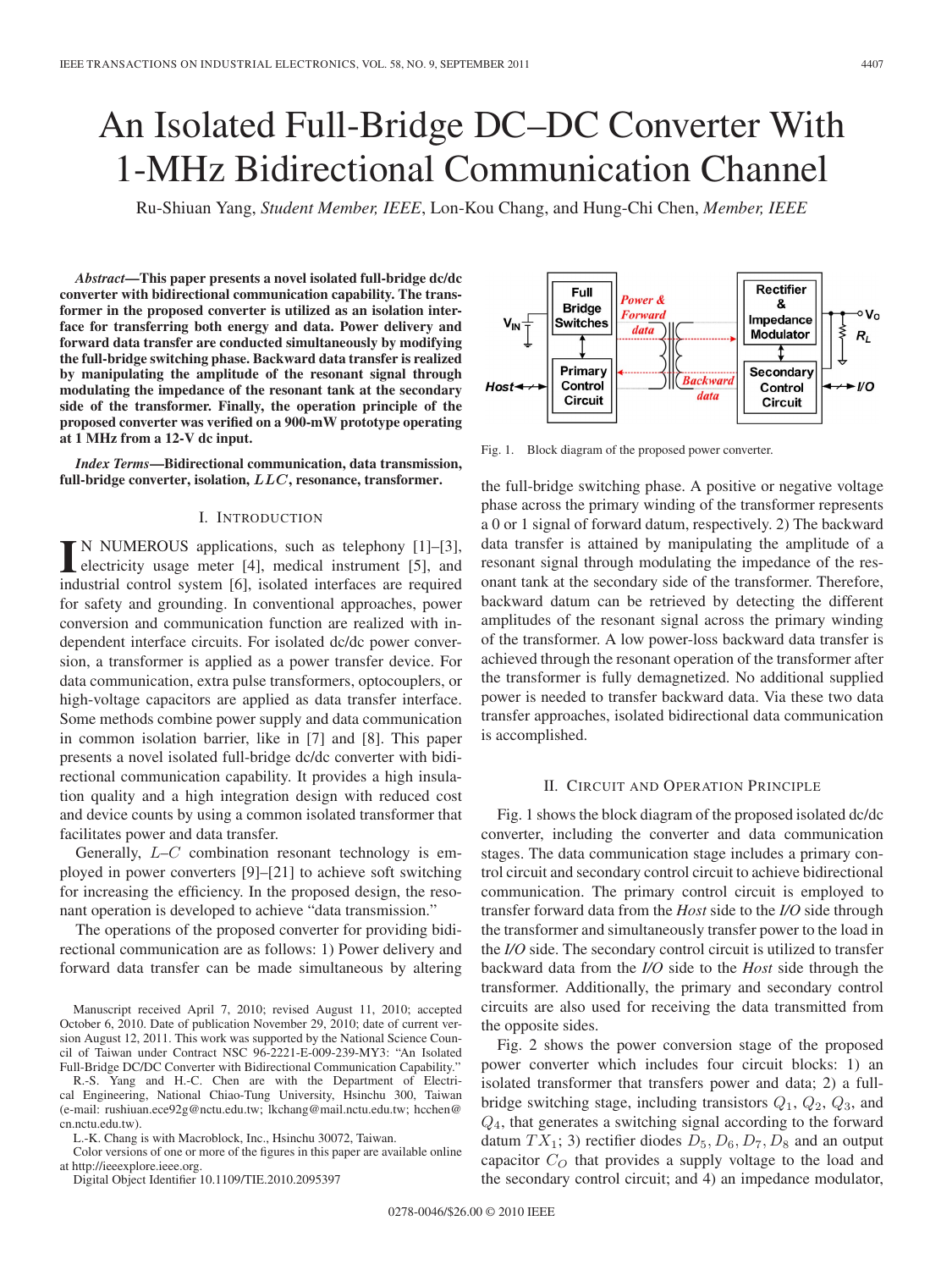

Fig. 2. Proposed dc/dc converter including the impedance modulator.



Fig. 3. Key waveforms of the proposed converter.

including diodes  $D_9$  and  $D_{10}$  and transistor  $Q_5$ , that controls the impedance of the transformer according to the backward datum  $TX_2$ .

Fig. 3 shows four operational states (States 1–4) in a switching cycle  $T<sub>S</sub>$  during bidirectional communication. Table I shows the control table of the on-transistors related to the transmitted forward datum  $TX_1$  and backward datum  $TX_2$  in each operation state.

# *A. State 1* [t<sub>0</sub>−t<sub>1</sub>]*: Duration of Power and Forward Data Transfer*

In this state, power is transferred from the input dc bus  $(V_{\text{IN}})$ to the load through the full-bridge stage and rectifier diodes. According to the transistor switching control shown in Table I, the voltage polarity of the full-bridge converter's output  $V_{AB}$  is manipulated by the logic state of forward datum  $TX_1$ . Through the voltage polarity control, power and forward datum  $TX_1$ can be transferred simultaneously to the secondary side through the isolated transformer. After rectification, the coupled voltage

TABLE I CONTROL TABLE OF THE ON-TRANSISTORS RELATED TO THE TRANSMITTED DATUM

| State<br>Datum | State 1    | State 2 | State 3         | State 4    |
|----------------|------------|---------|-----------------|------------|
| $TX_1=0$       | $Q_1, Q_3$ |         |                 | $Q_3, Q_4$ |
| $TX_1 = 1$     | $Q_2, Q_4$ |         |                 | $Q_3, Q_4$ |
| $TX_2=0$       |            |         |                 |            |
| $TX_2=1$       |            |         | $\mathcal{Q}_5$ |            |

 $V_{\rm CD}$  across the transformer secondary winding generates the dc output voltage  $(V<sub>O</sub>)$ . Meanwhile, the transferred forward datum is retrieved simply by a level-detect circuit in the transformer secondary side.

When transmitted forward datum  $TX_1$  is 0, transistors  $Q_1$ and  $Q_3$  are turned on, resulting in  $V_{AB} = V_{IN}$ ; otherwise,  $V_{AB} = -V_{IN}$  for the case of  $TX_1 = 1$ . When  $V_{AB} = V_{IN}$ , rectifier diodes  $D_5$  and  $D_7$  are turned on. The current of the secondary winding  $i_{L_s}(t) = n^*(i_{L_k}(t) - i_{L_m}(t))$ , where *n* is the turn ratio of the transformer, i.e.,  $n = N_P / N_S$ . The increasing rate of the magnetizing current of the transformer is given by

$$
\frac{di_{L_m}(t)}{dt} = \frac{n(V_O + 2V_D)}{L_m} \tag{1}
$$

where  $V_O$  is the average output voltage and  $V_D$  is the forward conduction voltage of the rectifier diode.

Since the leakage inductance  $L_k$  is much smaller than the magnetizing inductance  $L_m$  of the transformer, the voltage across the leakage inductance is low, such that  $V_{L_k} \ll V_{L_m}$ . The voltage on the magnetizing inductance is approximately equal to input voltage, i.e.,  $V_{IN} \approx n(V_O + 2V_D)$ . Assuming that the condition  $\Delta V_{L_k} \ll V_{L_k}$  is satisfied, the voltage across the leakage inductor  $V_{L_k}$  can be seen as a constant. Therefore, the switching current of the leakage inductance  $i_{L_k}$  in State 1 increases linearly. It can be expressed as

$$
i_{L_k}(t)\Big|_{t_0}^{t_1} = \frac{V_{\text{IN}} - n(V_O + 2V_D)}{L_k} \times t.
$$
 (2)

## *B. State* 2 [t<sub>1</sub>−t<sub>3</sub>]*: Duration of Transformer Demagnetization*

The case of  $TX_1 = 0$  is assumed for illustrating the circuit operation. If the current through an inductor is forced to change rapidly, a very high voltage will be induced to resist the current change. When  $t = t_1$ , all of the full-bridge transistors are turned off, a very high negative voltage is induced across the leakage inductor, and it forces the body diodes of transistors  $Q_2$  and  $Q_4$ to turn on. The leakage inductor is demagnetized rapidly until  $i_{L_k}$  decreases to  $i_{L_m}(t_1)$ , i.e.,

$$
i_{L_m}(t_1) = i_{L_m}(t_0) + \frac{n(V_O + 2V_D)D_{r1}T_S}{L_m}
$$
 (3)

where  $D_{r1-4}$ 's denote the duty ratios of States 1–4. While  $i_{L_k} < i_{L_m}$ , the leakage inductor demagnetized through the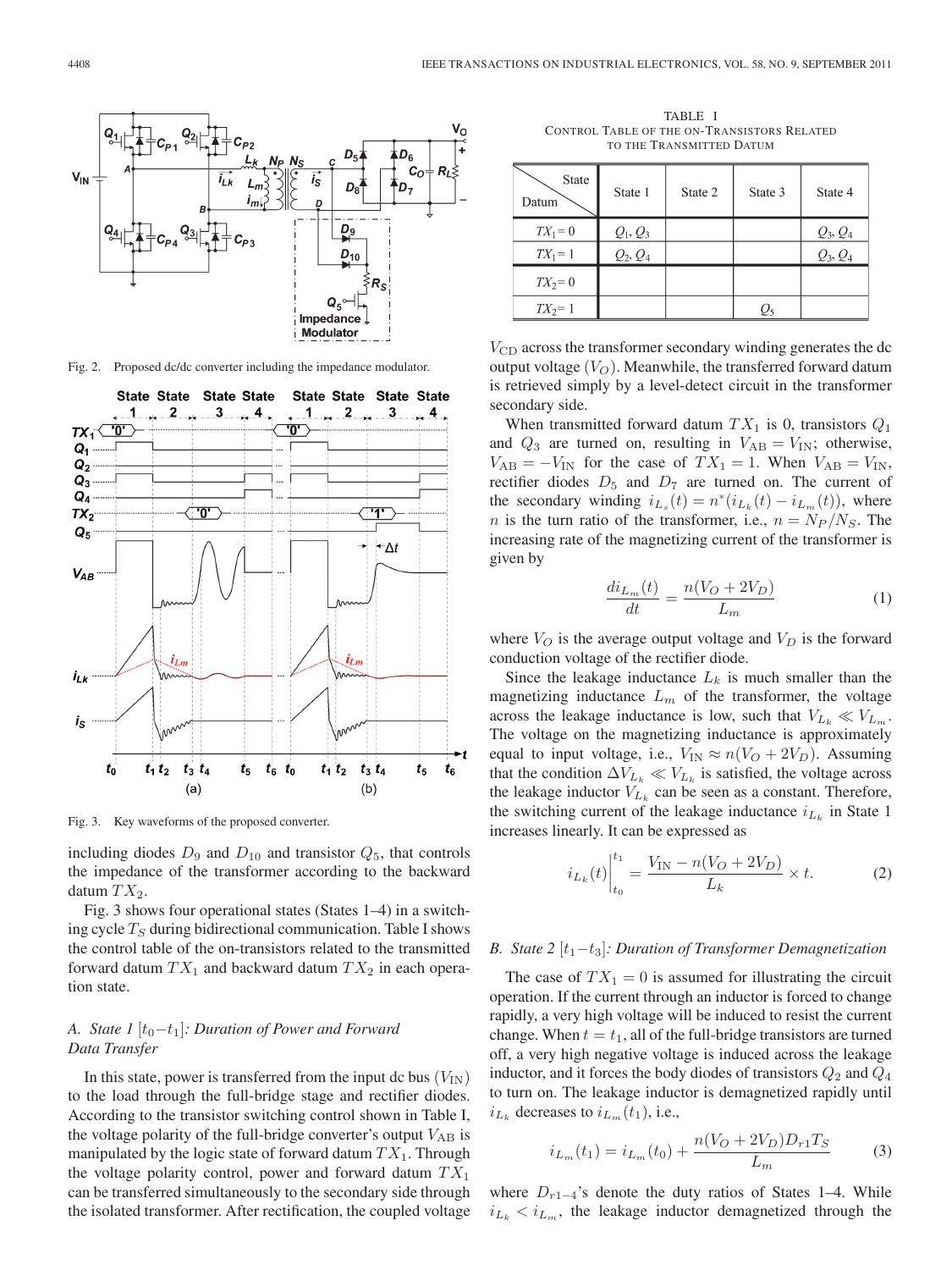

Fig. 4. Equivalent circuit of the proposed converter in State 3.

body diodes of transistors  $Q_2$  and  $Q_4$  until it is fully demagnetized. The switching current of the leakage inductance  $i_{L_k}$  in State 2 decreases linearly as the same rate of (2).

In this state, while  $i_{L_k} > i_{L_m}$ , both the currents  $i_{L_k}$  and  $i_{L_m}$ flow to the transformer in phase. They will induce an output current  $i_S$  to load through the rectifiers. Since  $L_m$  is reversely biased,  $L_m$  will demagnetize just as shown in (1). While  $i_{L_k}$ decays to a value, i.e.,  $i_{L_k} < i_{L_m}$ , some of the energy of the magnetizing inductance  $L_m$  will be pumped to the input dc bus,  $V_{IN}$ , through the leakage inductance  $L_k$ . After the leakage inductor is fully demagnetized,  $i_{L_k}$  decays to zero, and the body diodes of transistors  $Q_2$  and  $Q_4$  are turned off. Thus, the energy stored in the magnetizing inductance  $L_m$  of the transformer will wholly flow to the output  $V_O$  through the secondary winding of the transformer and the rectifier diodes  $D_6$  and  $D_8$ . The reflected voltage of the primary inductance  $V_{L_m}$  is  $-n(V_O +$  $2V_D$ ). The magnetizing inductor  $L_m$  demagnetizes as the same rate of (1). In contrast,  $V_{L_m}$  will be  $n(V_O + 2V_D)$  if  $TX_1 = 1$ , in which the transistors  $Q_2$  and  $Q_4$  switch the transformer.

In this design, the magnetizing current  $i_{L_m}$  is in discontinuous conduction mode. The magnetizing inductance  $L_m$  is charged in State 1 and then discharged completely in State 2. The voltage across the magnetizing inductor in States 1 and 2 is  $|n(V_O + 2V_D)|$ . Thus,  $\Delta t_{\text{mag}} = \Delta t_{\text{dmag}}$ , where  $\Delta t_{\text{mag}}$  is the magnetizing period of  $L_m$ , i.e.,  $\Delta t_{\text{mag}} = D_{r1}T_S$ , and  $\Delta t_{\text{dmag}}$ is the demagnetizing period of  $L_m$ .

At  $t = t_2$ , the time when  $i_{L_k}(t_2)$  decays to zero, the body diodes of transistors  $Q_2$  and  $Q_4$  will not conduct. The leakage inductor  $L_k$  starts to resonate along with the equivalent parasitic capacitors  $C_P$ . In practice, the resonant amplitude in State 2 decays due to the parasitic resistance along the resonant path. The initial value of  $V_{L_k}$  is very small in the beginning of oscillation time. That is why the oscillation amplitude is very small in State 2. The equivalent parasitic capacitor  $C_P$  across the terminals A and B includes the following: 1) the parasitic capacitors of the transistors, such as  $C_{P1}-C_{P4}$ ; 2) the parasitic capacitors of the primary winding of the transformer; and 3) the parasitic capacitors between the conduction wires on the printed circuit board.

## *C. State 3*  $[t_3-t_5]$ *: Duration of L–L–C Resonance and Backward Data Transfer*

Fig. 4 shows the equivalent circuit of the proposed converter in State 3. In this state, the resonant quality factor  $(Q)$  factor) is determined by the ON/OFF state of the transistor  $Q_5$ . When  $TX_2 = 1$ , transistor  $Q_5$  is turned on, and resistor  $R_S$ is connected to terminals C and D. The resistor  $R<sub>S</sub>$  changes the impedance across terminals A and B and results in a low quality factor and high oscillation damping (Fig. 3). Conversely,

when  $TX_2 = 0$ , transistor  $Q_5$  is off at  $t_4$ ; thus, an approximate infinite  $Q$  factor will be obtained, and  $V_{AB}$  will have a large oscillation amplitude that is approximate to  $V_{\text{IN}}$ . By detecting the oscillation amplitude of  $V_{AB}$ , backward datum can be retrieved. Moreover, no extra supplied power is required to transfer backward data.

At  $t = t_3$ , the transistor  $Q_5$  is off. The magnetizing inductor  $L<sub>m</sub>$  is demagnetized completely. The rectifier diodes at the secondary side of the transformer are off. At this moment, since the energy stored in the parasitic capacitance  $C_P$  starts to transfer to the magnetizing inductance  $L_m$  and  $L_k$ , a resonant cycle is activated by the resonant tank  $L_k-L_m-C_P$ . Thus, the resonant frequency can be obtained as

$$
\omega_{r1} = \frac{1}{\sqrt{C_p(L_m + L_k)}}\tag{4}
$$

where the conduction and core losses of the transformer and the turn-on resistance of the MOSFETs are ignored. Since  $i_{L_k}$  and  $i_{L_m}$  are 0 at  $t_3$  and transistor  $Q_5$  remains off, the amplitude of the resonant signal  $V_{AB}$  in State 3 will be equal to  $|V_{AB}(t_3)|$ .

As  $V_{\text{IN}}$  and  $V_O$  are the assigned values,  $t_3$  can be estimated or detected by using a current sensor in the secondary side. For assuring obtaining complete demagnetization of the transformer, a short time delay  $\Delta t$  is inserted before activating transistor  $Q_5$ to send the backward datum. At  $t = t_4 = t_3 + \Delta t$ , transistor  $Q_5$  is turned on/off according to the logic state of transmitted backward datum  $TX_2$  to ensure that the transformer is fully demagnetized. Furthermore, for ensuring that the amplitude of resonant signal is well modulated,  $Q_5$  is better to be turned on before one-fourth resonant cycle when  $V_{\text{CD}}$  changed its polarity.

## *D.* State 4 [t<sub>5</sub>−t<sub>6</sub>]: Duration of Synchronization

In this state,  $Q_3$  and  $Q_4$  are both on, and voltages across the primary and secondary windings of the transformer will remain 0 until time  $t_6$  which is the end of a switching cycle  $T<sub>S</sub>$ . At  $t = t<sub>6</sub>$ ,  $V<sub>AB</sub>$  has an abrupt edge at the end of State 4, and the operation will return to State 1. This abrupt edge is used to generate the synchronization pulse signal  $(PLS)$  in the secondary control circuit shown in Fig. 6.

Fig. 5 shows a feasible primary control circuit of the proposed power converter. The primary control circuit has five circuit blocks: 1) a clock generator that provides a clock signal  $CK<sub>1</sub>$  for the primary control circuit; 2) a communication unit and a serial bus interface for receiving/transferring data from/to the *Host* side; 3) a state controller that generates signals  $S_{11,12,13, \text{ and } 14}$ 's to control operation timing of the proposed converter; 4) a phase-modulation circuit that controls the fullbridge switching phase and transmits the forward datum  $TX_1$ ; and 5) a threshold-level detector that retrieves the backward datum into  $RX_2$  by detecting the voltage level of the primary winding voltage  $|V_{AB}|$  in State 3.

Fig. 6 shows a feasible secondary control circuit for the proposed power converter. It includes the following five blocks: 1) a communication unit and serial bus interface that receives/transfers data from/to the *I/O* side; 2) a regulator that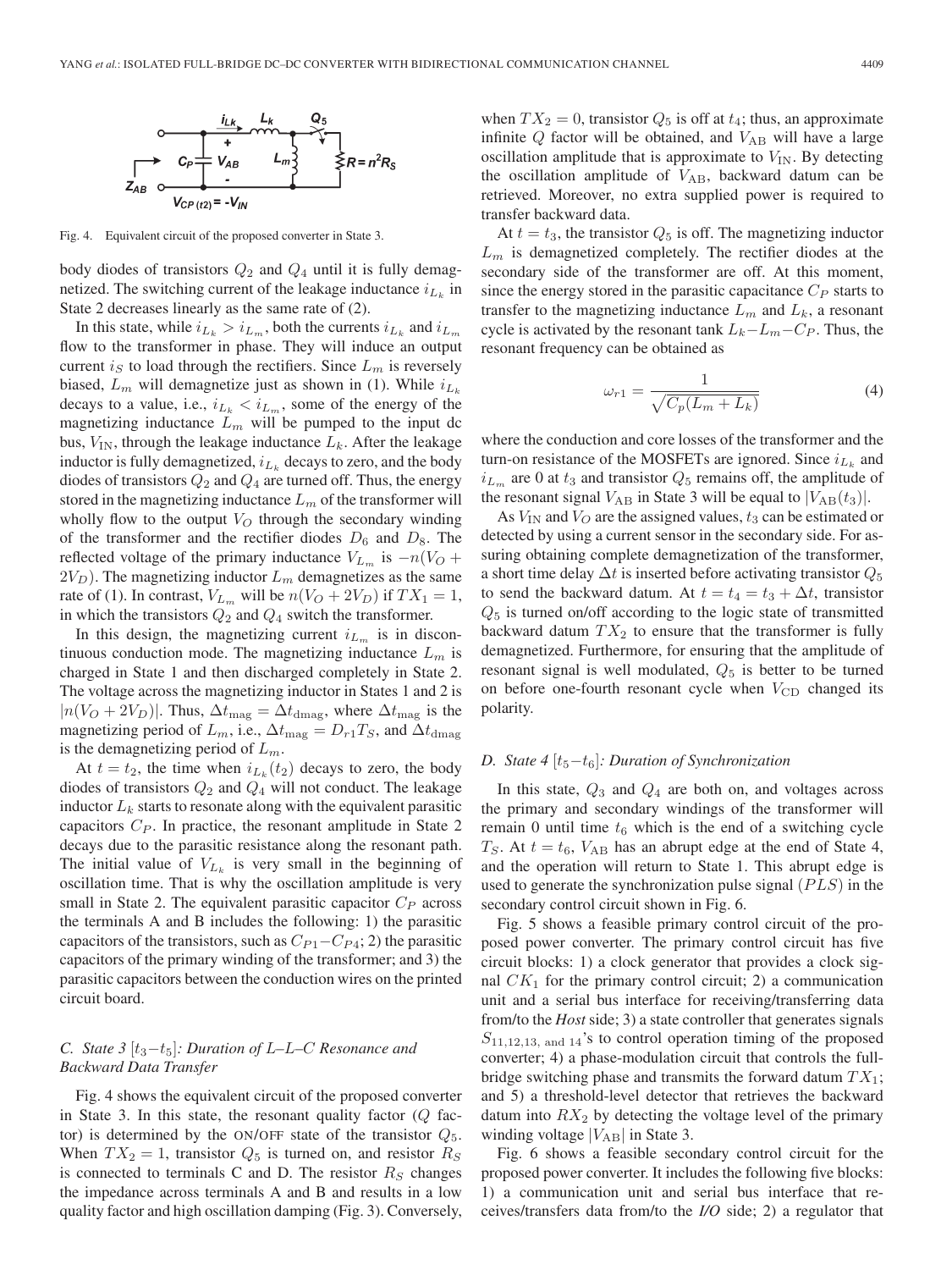

Fig. 5. Primary control circuit.



Fig. 6. Secondary control circuit.

provides a regulated dc voltage to the circuit on the transformer secondary side; 3) a synchronous controller that generates synchronous state signals  $S_{21,22,23, \text{ and } 24}$ 's to synchronize the operation timing between the primary and secondary control circuits; 4) an impedance modulator that transfers the backward datum  $TX_2$ ; and 5) a phase detector that retrieves the forward datum into  $RX_1$  by detecting the voltage of terminal D on the transformer secondary winding in State 1. When  $V_D$  exceeds the reference voltage  $V_{REF}$ , then  $RX_1$  is set to 1; otherwise,  $RX_1$  is set to 0.

Proper timing control is important to successfully retrieve the forward data sent from the primary control circuit. Fig. 7 shows the waveforms produced by the timing recovery circuit in the secondary control circuit. The timing recovery circuit in Fig. 6 is utilized to generate the synchronous state signals  $S_{21-24}$ 's at the secondary side of the transformer to emulate the timing signals  $S_{11-14}$ 's. When State 4 ends, a new switching cycle will start, and the voltage  $V_{AB}$  across the primary winding of the transformer will have an abrupt edge. This abrupt edge is used for the synchronization at the transformer secondary side.



Fig. 7. Associated waveforms of the synchronous controller.

It causes an edge change to  $V_{\text{CD}}$ . Through detecting this edge change, the synchronization pulse signal  $PLS$  is generated by a cycle detector in the secondary control circuit. This pulse signal  $PLS$  is used for performing the synchronization. By sensing the positive and negative edges of the  $PLS$ , the timing recovery circuit will generate a sample-and-hold (SH) signal and an end-of-cycle (EOC) signal. Conventionally, the timing recovery circuit can be implemented by using a constant current to charge a capacitor  $C_1$ . The *EOC* signal is coupled to discharge the capacitor  $C_1$ , therefore initiating a new switching cycle as shown in Fig. 7.

The duty ratios of the four operational states  $D_{r1,2,3, \text{ and } 4}$ 's, as shown in Fig. 7, are designed as constants by a voltage divider connected to a signal  $V_{C2}$ . Signal  $V_{C2}$  is the maximum value of  $V_{C1}$ , the voltage across the capacitor  $C_1$ , sampled by SH. The signal  $V_{C2}$  is sampled before the signal  $V_{C1}$  is discharged. The duty ratios can be regenerated at the secondary side of the transformer, which is based on the relationship  $R_1 : R_2 : R_3 : R_4 = D_{r1} : D_{r2} : D_{r3} : D_{r4}$ . Therefore, synchronous state signals  $S_{21,22,23, \text{ and } 24}$ 's of the secondary control circuit can be easily produced by comparing  $V_{C1}$  and  $V_{C2}$ .

### III. DESIGN CONSIDERATIONS

The component parameters of the equivalent circuit in Fig. 4, namely,  $L_k$ ,  $L_m$ ,  $C_P$ , and R, must be selected carefully to maximize the performance and ensure a reliable backward data transfer. Once the equivalent parasitic capacitor  $C_P$  and leakage inductance of transformer  $L_k$  are measured, the magnetizing inductance  $L_m$  and resistance of the impedance modulator  $R_S$ can be derived.

The two cases of the proposed converter operated in State 3 (Fig. 4), according to the logic state of transmitted backward datum  $TX_2$ , are discussed as follows.

# *A. Case 1 (*Q<sup>5</sup> *OFF)*

The Q factor of a resonant circuit is defined as the ratio of maximum stored energy to energy loss per cycle and is further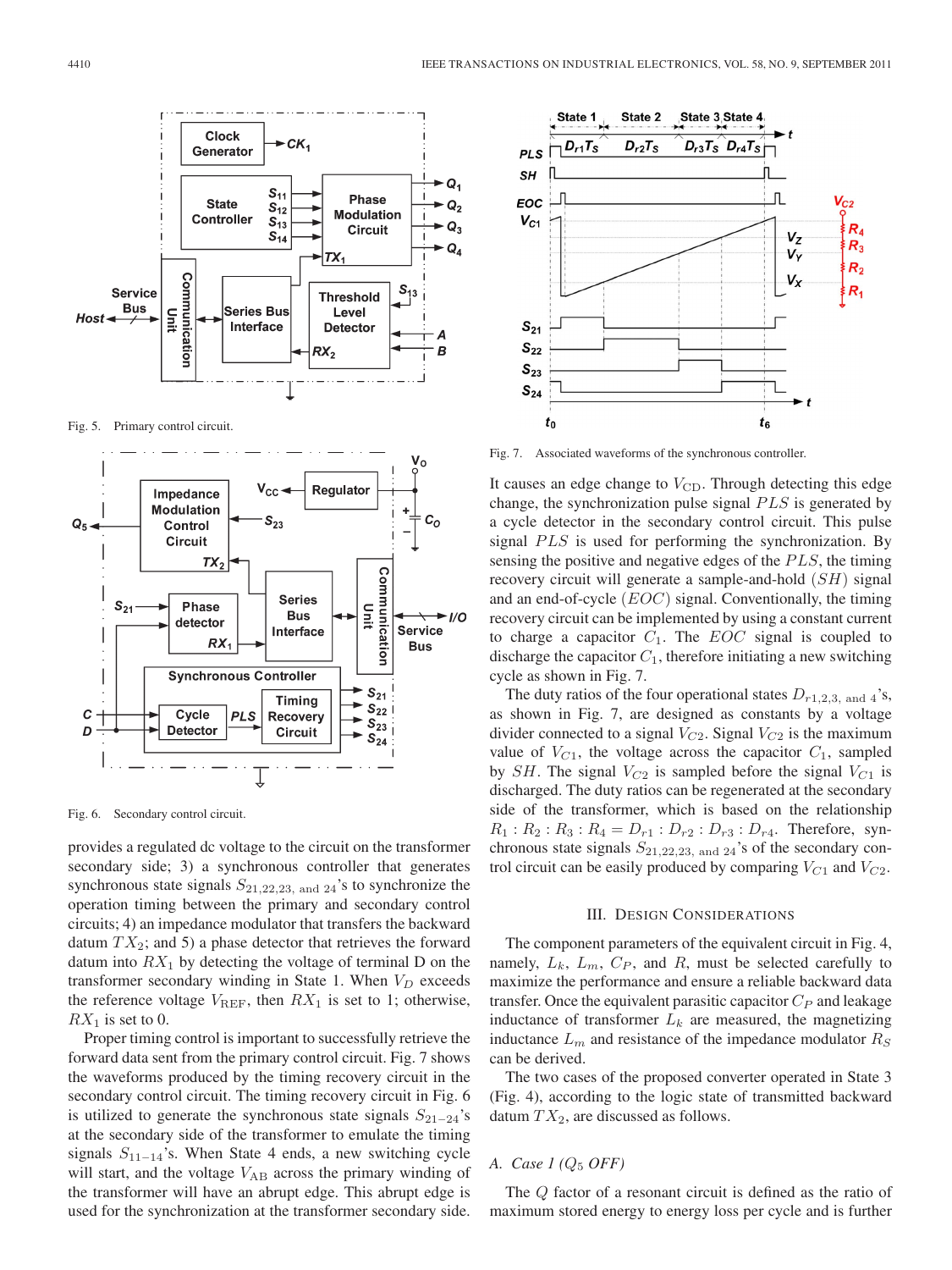equivalent to

$$
Q = \omega_r \left( \frac{\text{maximum energy stored}}{\text{average power dissipated}} \right). \tag{5}
$$

In Case 1, when the transmitted backward data  $TX_2 = 0, Q_5$ is turned off.  $C_P$ ,  $L_k$ , and  $L_m$  form as an  $L - L - C$  resonant tank with resonant frequency  $\omega_{r1} = 1/(2\pi \sqrt{(C_p(L_m + L_k))})$ . As no resistive element exists in the resonant circuit, the Q factor in Case 1 is infinite. Restated, the amplitude of resonant signal  $V_{AB}$  will not decay during the switching cycle period. To ensure that the backward data can be correctly retrieved by the threshold-level detector of the primary control circuit, at least one-half resonant cycle should exist in the duration of State 3. Accordingly, minimum magnetizing inductance  $L_m$  can be obtained from

$$
D_{r3}T_S > \pi \sqrt{C_p(L_m + L_k)}.
$$
\n<sup>(6)</sup>

*B. Case 2 (Q<sub>5</sub> <i>ON)* 

In Case 2, when the transmitted backward data  $TX_2 = 1$ ,  $Q_5$  is turned on. Resistance R is paralleled to magnetizing inductance  $L_m$ , where  $R = n^2 R_S$ . Thus, the resonant frequency and the Q factor of the resonant circuit change. Since the imaginary part of resonant circuit impedance  $Im(Z_{AB})$  is zero at resonance, the resonant frequency in Case 2 can be obtained by

$$
\omega_{r2} = \sqrt{\frac{-m + \sqrt{m^2 - 4n}}{2}}\tag{7}
$$

where

$$
m = \frac{C_p R^2 (L_m + L_k)^2 - L_m^2 L_k}{C_p L_m^2 L_k^2} \quad n = -\frac{R^2 (L_m + L_k)}{C_p L_m^2 L_k^2}.
$$

As a result, the quality factor of the resonant circuit in Case 2,  $Q<sub>CASE2</sub>$ , can be obtained from (5) and (7), given as

$$
Q_{\text{CASE2}} = \omega_{r2} C_p \text{Re}(Z_{\text{AB}})
$$
  
= 
$$
\frac{\omega_{r2}^3 L_m^2 R C_p}{[\omega_{r2}^2 C_p R (L_m + L_k) - R]^2 + \omega_{r2}^2 L_m^2 (\omega_{r2}^2 C_p L_k - 1)^2}.
$$
  
(8)

There are three possible resonant models in Case 2 according to R value: 1) L–L–C model, in case R approximates to  $\infty$ ; 2)  $L-C$  model, in case R approximates to 0; and 3)  $L-L-C-R$ model. As shown in (8),  $Q_{\text{CASE2}}$  will be  $\infty$  when resistance R is  $\infty$ . This result is the same as that in Case 1 since the resonant circuit is the same. Moreover, when setting  $R$  value as 0, the resonant tank contains only  $C_P$  and  $L_k$ , and  $Q_{\text{CASE2}}$  will



Fig. 8 (a) R versus  $\omega_{r2}$ . (b) R versus *quality factor*.

be  $\infty$ . Thus,  $Q_{\text{CASE2}}$  has a valley point  $(Q_{\text{CASE2},\text{opt}}, R_{\text{opt}})$ in response to the change of resistance  $R$ , which is shown in Fig. 8(b).

To choose an appropriate resistance  $R$  value is important for a reliable backward data transfer. When  $R$  is connected across the secondary winding of the transformer in State 3, the resonant voltage has a decay function  $e^{-\omega t}$ , where  $\alpha =$  $\omega_r/(2Q)$ . When the resonant circuit is operated at a critical damped condition such that  $Q = 0.5$ , then  $e^{-\alpha t}$  will be as small as 0.04 at time  $t = \pi/\omega_r$ . Therefore, for the design satisfying  $Q_{\text{CASE2}}$  < 0.5, the overdamped condition will ensure that the backward data can be retrieved correctly by the threshold-level detector in the primary control circuit. Similarly,  $Q < 0.5$  will generate a good data retrieval capability in Case 2.

An example is given hereinafter. Assume that  $C_P = 150$  pF,  $L_k = 0.25$  uH, and  $L_m = 16$  uH. The curves of  $\omega_{r2}(R)$  and  $Q<sub>CASE2</sub>(R)$  with respect to resistance R can be obtained from (7) and (8) and are shown in Fig. 8(a) and (b). It results in a minimum resistance ( $R_{\text{min}} = 38 \Omega$ ) and a maximum resistance ( $R_{\text{max}} = 153 \Omega$ ) to satisfy  $Q_{\text{CASE2}} = 0.5$ . An appropriate value of  $R$  is acquired to provide a reliable backward data transfer. For the design optimization, a minimal Q value,  $Q_{\text{CASE2},\text{opt}}$ , is helpful for resonant signal  $V_{AB}$  decaying rapidly. The corresponding R value is  $R_{\text{opt}} = 56 \Omega$ .

Another reliable backward data transfer can also be achieved when the resonant circuit in Case 2 meets the following approximations: 1) If  $X_{L_k} \ll |R|/jX_{L_m}$ , then the resonant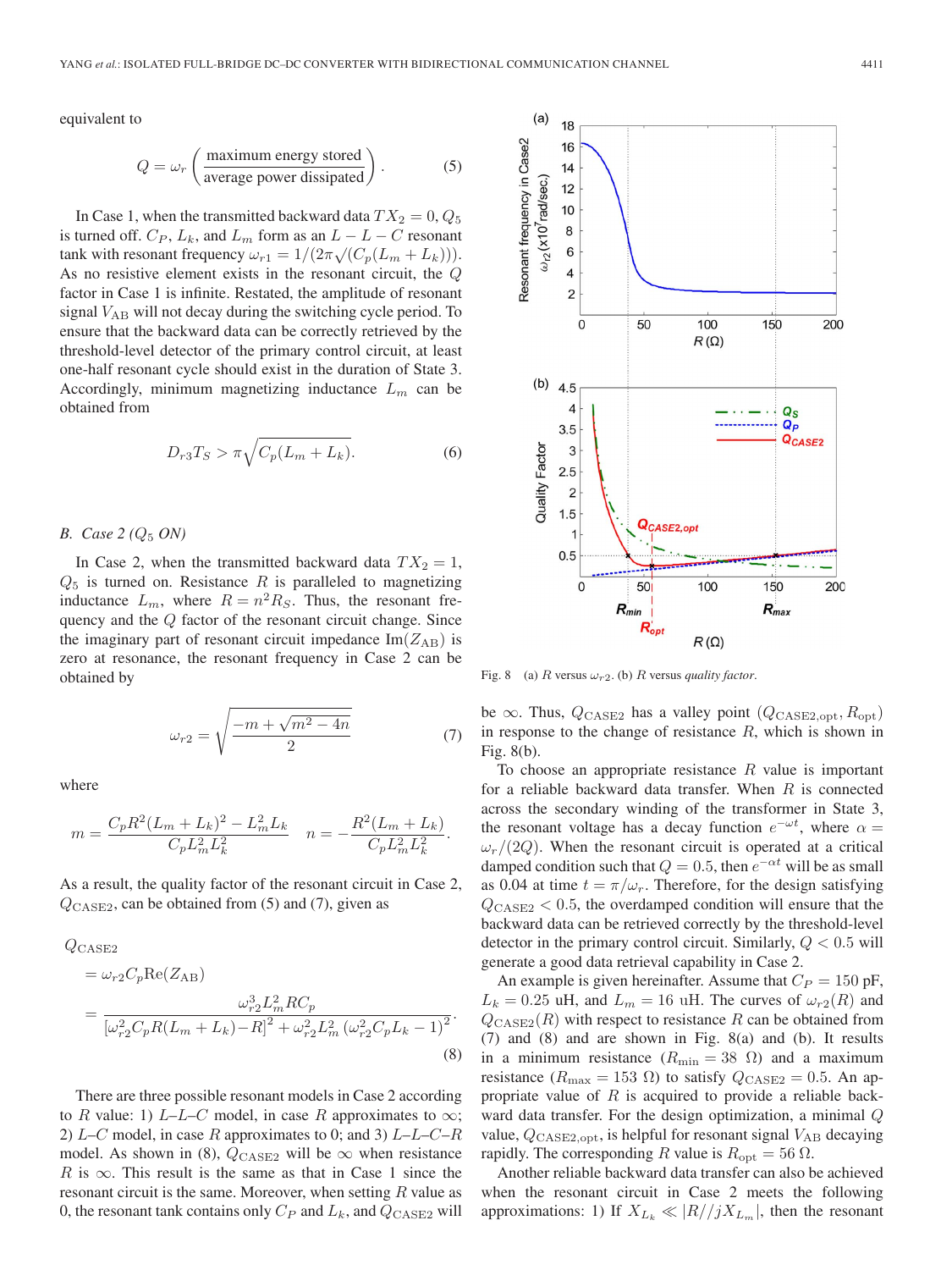circuit in Case 2 can be approximated to a second-order parallel  $R-L_m-C_P$  resonant circuit with quality factor  $Q_P =$  $(\sqrt{(C_P/L_m)})^* R$ , or 2) if  $X_{L_m} \gg R$ , then the resonant circuit in Case 2 can be approximated to a second-order series  $R-L_k-C_P$  resonant circuit with quality factor  $Q_S =$  $(\sqrt{(L_k/C_P)})/R$ . This approximation provides a convenient consideration by choosing an R value that is close to  $Q_P < 0.5$ or  $Q_S < 0.5$ . Fig. 8(b) shows the curves for the three types of quality factors with respect to resistance R.

#### IV. EXPERIMENTAL RESULTS

An experimental prototype has been built to verify the operation principles of the proposed design. The specifications of the prototype are as follows.

- 1)  $V_{IN}$ : 12 V.
- 2)  $I_O$ : 0–90 mA.
- 3)  $V_O$ : 10 V (full load) to 12 V (no load).
- 4)  $f_S$ : 1 MHz.
- 5)  $D_{r1}$ :  $D_{r2}$ :  $D_{r3}$ :  $D_{r4}$  = 9: 9: 9: 5.

The power conversion stage shown in Fig. 2 consists of the following components.

- 1)  $Q_1, Q_2, Q_3, Q_4, Q_5$ : VN0606 N-channel MOSFETs.
- 2) High- and low-side drivers for the full-bridge: IR2110.
- 3)  $D_5, D_6, D_7, D_8, D_9, D_{10}$ : SB160 diodes.
- 4)  $C_O$ : 1- $\mu$ F ceramic capacitor.
- 5) Transformer:  $n = N_P/N_S = 1$ ,  $L_m = 15.9 \mu H$ ,  $L_k =$  $0.25 \mu$ H, MPP Core, the outer diameter is 13 mm, and the thickness is 5 mm.

First, we choose  $L_m = 15.9$  uH. The measurement shows that the resonant period of  $V_{AB}$  is 312 ns in State 3. Therefore, the equivalent parasitic capacitor of the switches across the terminals A and B can be estimated as  $C_P = 152.68$  pF, and the resonant frequency satisfies the requirement given by (6). Finally, by finding  $Q_{\text{CASE2,opt}} = 0.25$ , the resistance of the impedance modulator  $R_S = R/n^2 = 56 \Omega$  was chosen to achieve an optimized backward data transfer.

Since the transformer is operated at Discontinuous Conduction Mode (DCM), there is no magnetic saturation concern for the transformer. The average output voltage  $V_O$  is 10.18 V at the full-load output current of 91.9 mA, and the maximum output voltage is 12 V at no-load condition. The efficiency  $\eta$  of the proposed converter not including the control circuit is 83% at full load in the conditions  $TX_1 = 0$  and  $TX_2 = 0$  during 5-min operation ( $Q_5$  is always turned off). The efficiency  $\eta$  is 82% at full load for the conditions  $TX_1 = 0$  and  $TX_2 = 1$  ( $Q_5$  is always turned on). As a result, it shows that the backward data transfer is a low-power-consumption approach.

Fig. 9 shows the experimental results of the proposed converter in four possible data-transmission cases. Fig. 9 also shows the gate signals of transistors  $Q_1, Q_5$  and the voltage across the transformer primary winding  $(V_{AB})$ . For forward data transmission, the voltage phase of  $V_{AB}$  presents the forward datum  $TX_1$  transmitted in State 1. For backward data transmission, the amplitudes of the resonant signal as mentioned in State 3 have also been successfully modulated by the backward datum  $TX_2$  and can be clearly identified by a



Fig. 9. Experimental waveforms for the proposed design.

threshold level as expected. Finally, all the waveforms have well matched the theoretical ones.

#### V. CONCLUSION

The isolated full-bridge dc/dc converter with bidirectional communication capability has been presented with illustrations of its operations and analyses. A novel backward data transfer circuit, which is achieved by manipulating the amplitude of the resonant signal, is presented. An efficient approach for finding an appropriate range of modulation resistance to achieve reliable backward data communication is also presented. The experimental results have demonstrated that the proposed converter provides isolated power conversion and bidirectional communication via the same switching cycle. In conclusion, the proposed power converter provides high isolation capability by using an isolated transformer and has a small device footprint.

#### **REFERENCES**

- [1] W. C. D'Angelo and J. F. Latu, "Digital isolation barrier as interface bus for modems," U.S. Patent 7 330 544, Feb. 12, 2008.
- [2] D. Liu, "Electrical isolation techniques for DSL modem," U.S. Patent 7 269 210, Sep. 11, 2007.
- [3] E. R. Worley, "Design of telephone line interface circuits using a two chip opto-coupler with LEDs integrated onto silicon chips," U.S. Patent no. 6 757 381, Jun. 29, 2004.
- [4] B. A. Smith, K. Tang, V. Levi, and J. Owens, "High voltage isolation by capacitive coupling," U.S. Patent 7 675 444, Mar. 9, 2010.
- [5] D. J. Haupert, C. R. Levan, T. J. Winkler, and J. M. Kruse, "Interface devices for instruments in communication with implantable medical devices," U.S. Patent 6 580 948, Jun. 17, 2003.
- [6] J. G. Calvin, "Control system methods and apparatus for inductive communication across an isolation barrier," U.S. Patent 7 684 475, Mar. 23, 2010.
- [7] T. J. Dupuis, G. T. Tuttle, J. W. Scott, N. S. Sooch, and D. R. Welland, "Digital access arrangement circuitry and method for connecting to phone lines having a DC holding circuit with programmable current limiting," U.S. Patent 7 515 672, Apr. 7, 2009.
- [8] R. Hershbarger and K. Fukahori, "Method and apparatus for synchronization of data in a transformer circuit," U.S. Patent 7 408 996, Aug. 5, 2008.